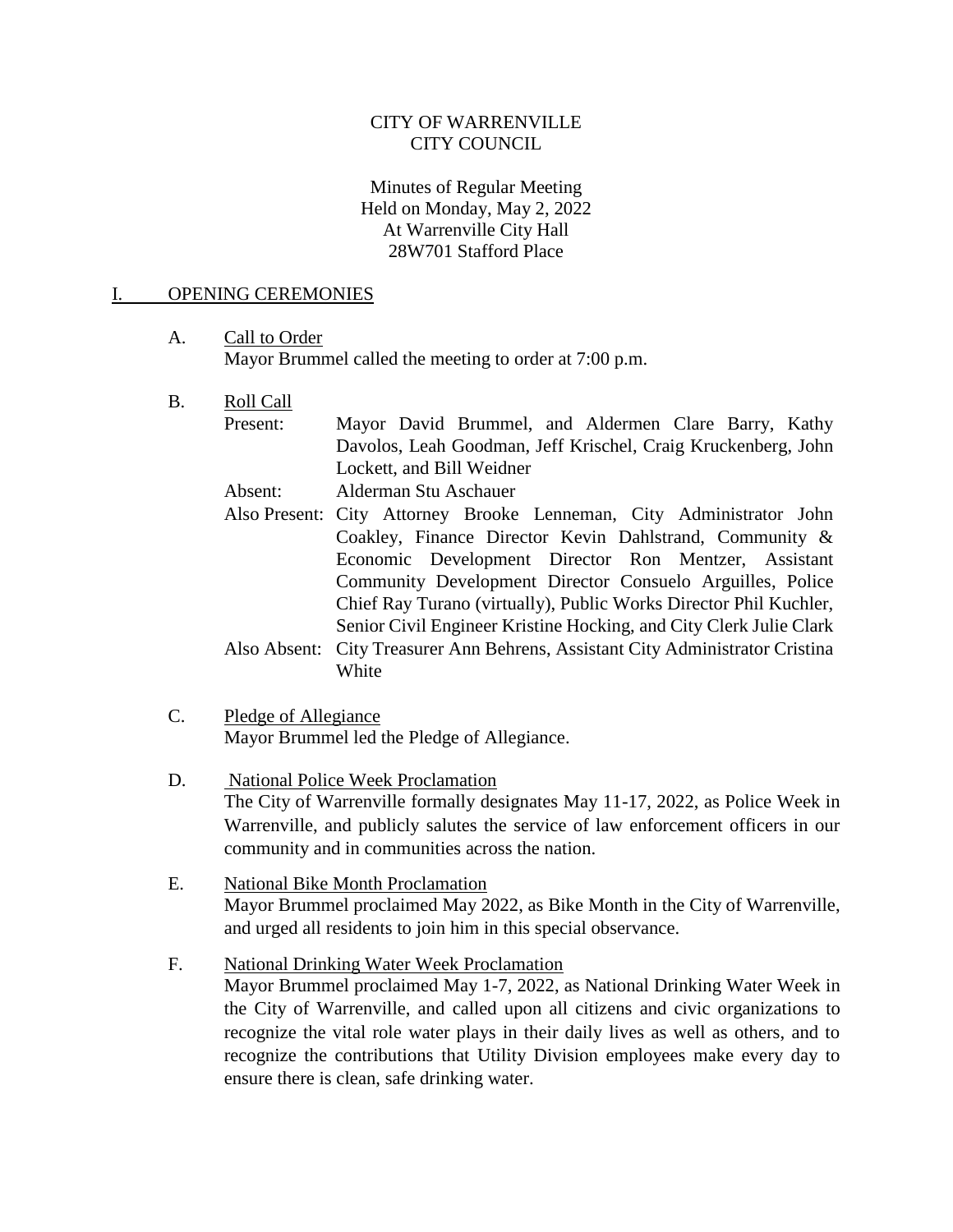# G. Welcome Mexico City Alebrijes Artists

Sara Phalen, Warrenville Historical Society Director, introduced four of the visiting artists from Mexico and shared that the Alebrijes Artists will have their artwork on display at Cantigny from June through October. There will be 18 large and 30 smaller sculptures. The artists themselves spoke about how much they appreciate the opportunity to exhibit their work at Cantigny.

# II. CITIZENS COMMENTS

Mitch Adamus, 29W606 Mack Road, pleaded for the proposed Mack Road path to be on the south side of Mack Road, instead of the north side. He stated, "Public trails belong on public lands."

Pam Spevak, 29W630 Mack Road, also pleaded for the proposed Mack Road path to be on the south side of Mack Road, instead of the north side. She also stated, "Public trails belong on public lands."

Patty Velcich 29W660 Mack Road, also expressed her displeasure with a bike path on the north side of Mack Road.

Bob Siebert, Albright Court, commented on how to best communicate the handling of the city's funds.

# II. OFFICIALS AND STAFF COMMENTS

A. Mayor

Mayor Brummel congratulated Two Brothers Brewing Company on their 25 year anniversary.

He stated the Mayors Fitness Challenge begins Monday, May 2, and ends Saturday, July 9. This year's goal is to reach 1,500 minutes by the close of the challenge. Those who reach the goal will receive a prize. Those who surpass the Mayor's logged minutes will receive extra recognition.

Mayor Brummel announced the Police Department's document shredding event will take place this Saturday, May 7, at Bower Elementary School parking lot from 9:00 a.m. – noon, or until the trucks are full. Full event details can be viewed on the City's website, or call the Police Department's non-emergency number at (630) 393-2131.

Additionally, Mayor Brummel announced the Bike Rodeo, hosted by the Bicyclist and Pedestrian Advisory Commission, along with the Warrenville Park District, will take place Saturday, May 14, from 9:00 –11:30 a.m. The event will feature fun activities and educational materials about bicycle safety. This is a free event, and children can register with a parent or guardian the day of the event.

B. Clerk

No report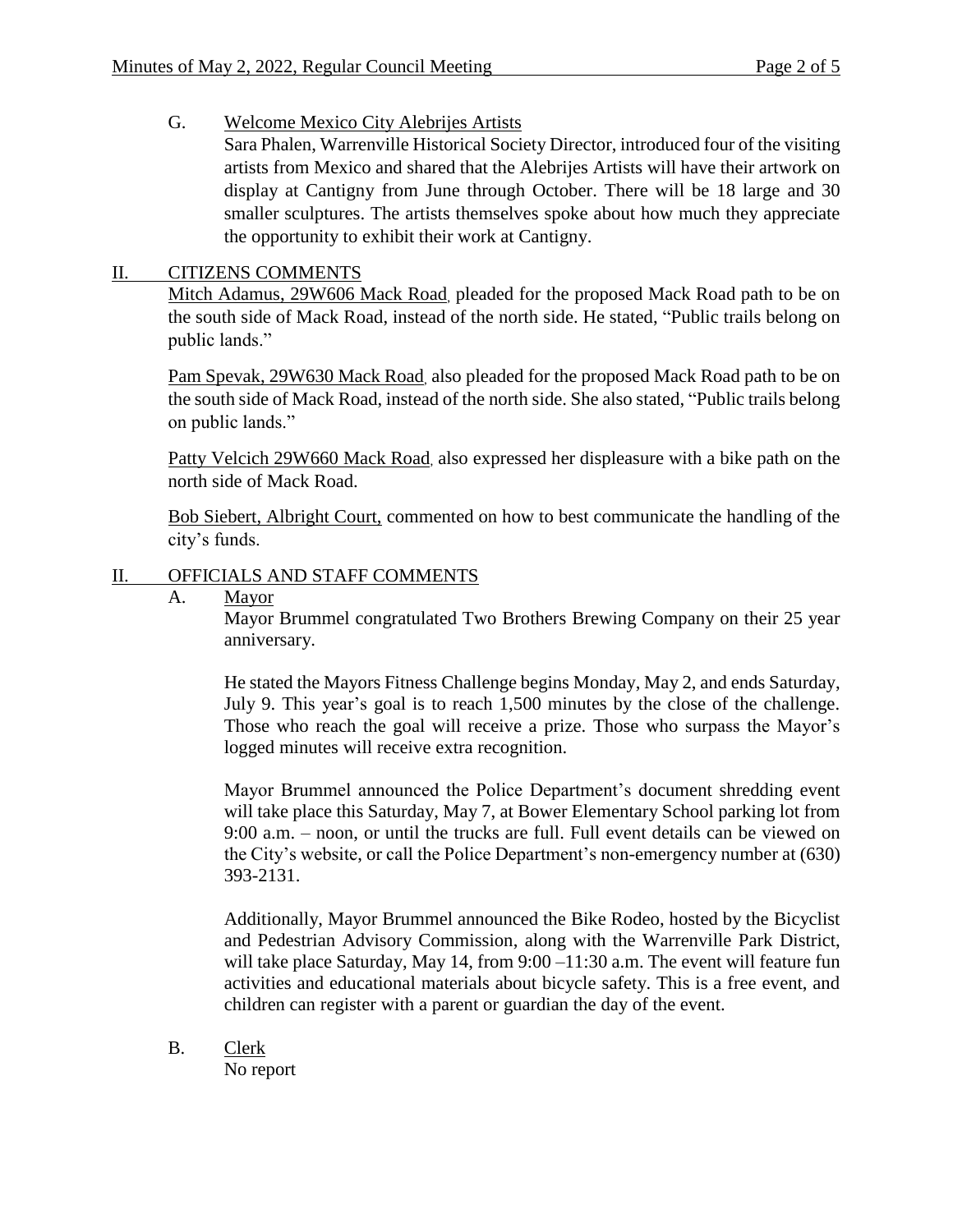## C. Aldermen

Alderman Weidner thanked the volunteers who made Arbor Day possible, as well as all the other volunteers who make Warrenville such a vibrant community.

Alderman Davolos added that 350 trees were given away at the Arbor Day event. She shared that her trees from past years have grown to nearly six feet tall.

D. City Administrator

City Administrator (CA) Coakley said that he attended Arbor Day with his six-year old grandson, and he echoed the sentiments of gratitude and appreciation for the Arbor Day celebration.

E. City Attorney No report

# IV. APPROVAL OF AGENDA

Alderman Weidner made a motion, seconded by Alderman Kruckenberg, to approve the agenda for the May 2, 2022, City Council regular meeting.

MOTION ADOPTED VIA VOICE VOTE

V. APPROVAL OF MINUTES

Alderman Weidner made a motion, seconded by Alderman Davolos, to approve the minutes of the April 18, 2022, City Council regular meeting.

MOTION ADOPTED VIA VOICE VOTE

## VI. CONSENT AGENDA – OMNIBUS VOTE

- A. Accept Plan Commission recommendation, waive second reading, and pass ordinance O2022-16, approving text amendments to City Code Zoning Ordinance modifying surfacing requirements on residential driveways
- B. Accept Plan Commission recommendation, waive second reading, and pass ordinance O2022-17, approving a Temporary Use Permit for the Warrenville Park District's Multicultural Festival on June 11, 2022
- C. Accept staff recommendation and approve resolution R2022-18, in support of Tax Increment Financing
- D. Accept Mayor Brummel's recommendation and approve the appointment of Jean-Marie Kauth as Chairman of the Environmental Advisory Commission for a oneyear term set to expire April 30, 2023
- E. Accept staff recommendation and approve the revised Inclusion Diversity Equity & Awareness Commission recommendation to acknowledge certain holidays and observances in May 2022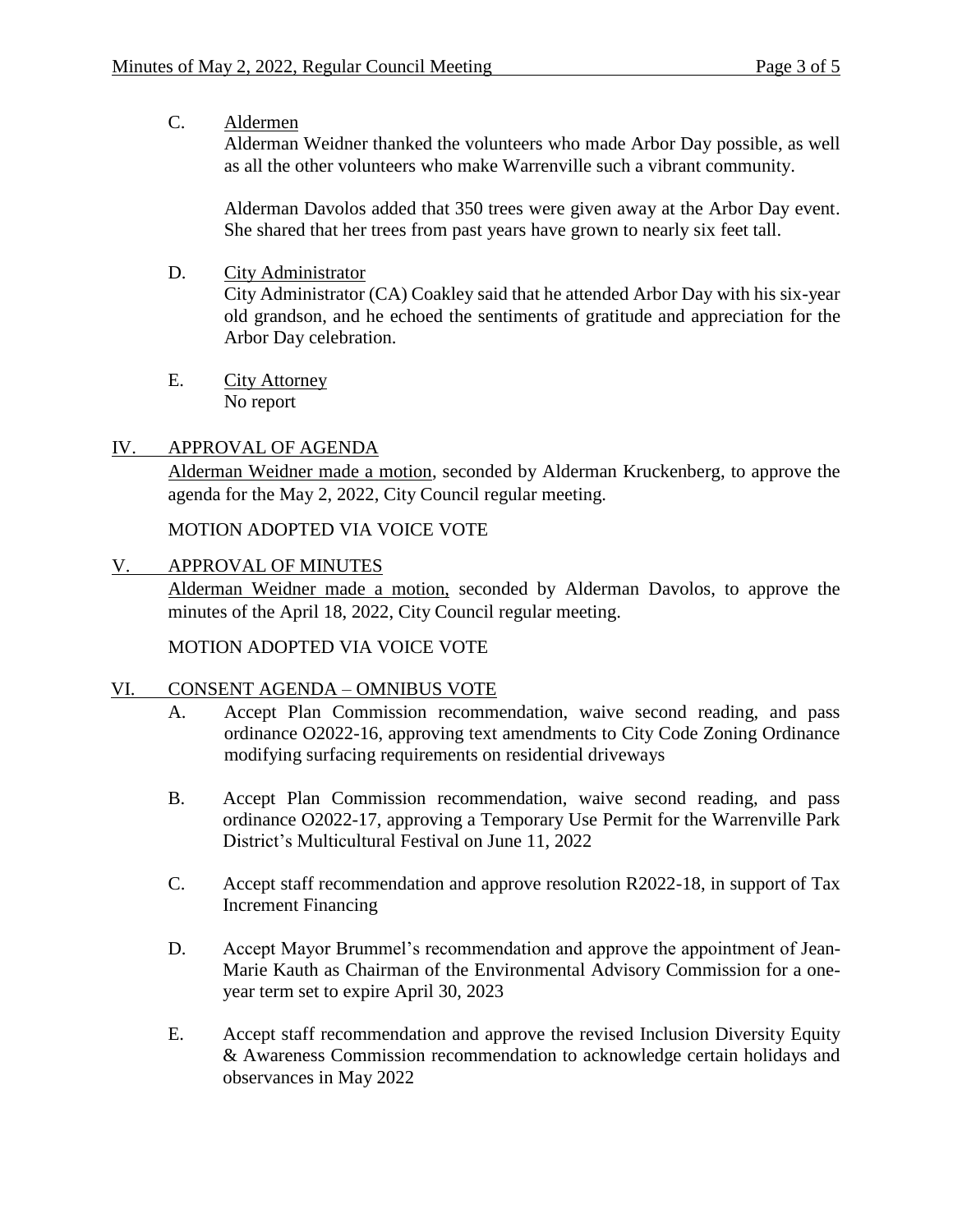- F. Receive and file minutes of the Environmental Advisory Commission meeting held on March 15, 2022
- G. Receive and file minutes of the Bicyclist and Pedestrian Advisory Commission meeting held on March 22, 2022
- H. Receive and file minutes of the Plan Commission and Zoning Board of Appeals meeting held on April 21, 2022
- I. Receive and file report of invoices paid up to April 26, 2022, in the amount of \$50,558.57
- J. Authorize expenditures for invoices due on or before May 16, 2022, in the amount of \$255,564.25

Alderman Weidner made a motion, seconded by Alderman Goodman, to approve the Consent Agenda items as read.

ROLL CALL VOTE:

- Aye: Aldermen: Lockett, Krischel, Davolos, Weidner, Kruckenberg, Barry, and Goodman
- 

Nay: None MOTION ADOPTED

VII. REGULAR AGENDA

#### VIII. UNFINISHED BUSINESS

IX. NEW BUSINESS

#### X. CLOSED SESSION

Alderman Barry made a motion, seconded by Alderman Goodman, to enter into a Closed Session at 7:42 p.m. to discuss the following:

- $\bullet$  5 ILCS 120/2 (c) (5) The purchase or lease of real property for the use of the public body, including meetings held for the purpose of discussing whether a particular parcel should be acquired.
- $\bullet$  5 ILCS 120/2 (c) (21) Discussion of minutes of meetings lawfully closed under this Act, whether for purposes of approval by the body of the minutes or semi-annual review of the minutes as mandated by Section 2.06.

At 9:31 p.m. the Council returned to the open session.